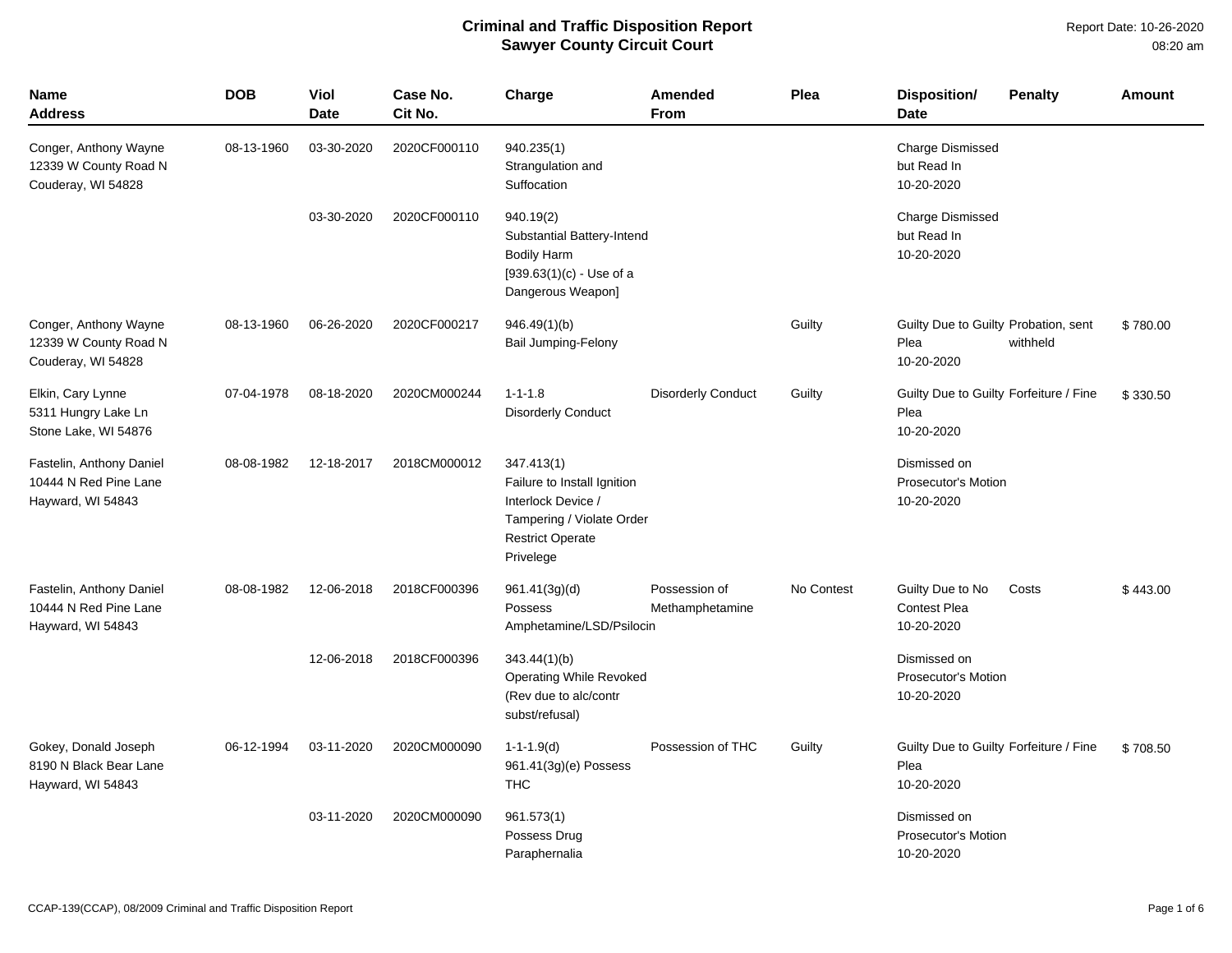| <b>Name</b><br><b>Address</b>                                         | <b>DOB</b> | Viol<br><b>Date</b> | Case No.<br>Cit No.       | Charge                                                        | Amended<br><b>From</b>                                          | Plea       | Disposition/<br><b>Date</b>                                  | <b>Penalty</b>              | <b>Amount</b> |
|-----------------------------------------------------------------------|------------|---------------------|---------------------------|---------------------------------------------------------------|-----------------------------------------------------------------|------------|--------------------------------------------------------------|-----------------------------|---------------|
| Hyde, Robert Gerald<br>30165 County Hwy C<br>Washburn, WI 54981       | 11-11-1989 | 07-17-2020          | 2020CF000211              | 961.41(3g)(g)<br>Possession of<br>Methamphetamine             |                                                                 | No Contest | Guilty Due to No<br><b>Contest Plea</b><br>10-20-2020        | Probation, sent<br>withheld | \$518.00      |
|                                                                       |            | 07-17-2020          | 2020CF000211              | 946.49(1)(b)<br>Bail Jumping-Felony                           |                                                                 |            | <b>Charge Dismissed</b><br>but Read In<br>10-20-2020         |                             |               |
|                                                                       |            | 07-17-2020          | 2020CF000211              | 961.573(1)<br>Possess Drug<br>Paraphernalia                   |                                                                 |            | <b>Charge Dismissed</b><br>but Read In<br>10-20-2020         |                             |               |
| Larson, Raymond John<br>10584 Main Street<br>Hayward, WI 54843        | 12-23-1960 | 05-25-2020          | 2020CM000154              | 940.19(1)<br><b>Battery</b>                                   |                                                                 | No Contest | Guilty Due to No<br><b>Contest Plea</b><br>10-20-2020        | Forfeiture / Fine<br>Costs  | \$5000.00     |
|                                                                       |            | 05-25-2020          | 2020CM000154              | 947.01(1)<br><b>Disorderly Conduct</b>                        |                                                                 |            | <b>Charge Dismissed</b><br>but Read In<br>10-20-2020         |                             |               |
| Lepeska, Andrew William<br>4516 Gilford Dr<br>Edina, MN 55435         | 10-19-1992 | 07-19-2017          | 2018CT000019              | 346.62(2)<br><b>Reckless</b><br>Driving-Endanger Safety       | Cause Injury/Operate<br>While und.Influence (1st)<br>(PAC<0.15) | Guilty     | Guilty Due to Guilty Forfeiture / Fine<br>Plea<br>04-23-2019 |                             | \$389.50      |
|                                                                       |            | 07-19-2017          | 2018CT000019<br>AE0147092 | 947.01(1)<br><b>Disorderly Conduct</b>                        | Cause Injury while<br>Operating with PAC<br>$(1st)(PAC = 0.15)$ | Guilty     | Dismissed on<br><b>Prosecutor's Motion</b><br>10-20-2020     |                             |               |
| McCombs, Jimmy Wayne<br>10624 Chippewa River Rd.<br>Hayward, WI 54843 | 09-09-1951 | 05-28-2020          | 2020CM000160              | 940.19(1)<br>Battery<br>$[968.075(1)(a) -$ Domestic<br>Abuse] |                                                                 |            | Dismissed on<br><b>Prosecutor's Motion</b><br>10-20-2020     |                             |               |
|                                                                       |            | 05-28-2020          | 2020CM000160              | 947.01(1)<br><b>Disorderly Conduct</b>                        | <b>Disorderly Conduct</b>                                       | No Contest | Guilty Due to No<br><b>Contest Plea</b><br>10-20-2020        | Forfeiture / Fine<br>Costs  | \$579.00      |
| Merritt, Matthew M.<br>15221W Hwy 63 - Lot 55<br>Hayward, WI 54843    | 07-01-1967 | 07-07-2020          | 2020CM000220              | $1 - 1 - 1.8$<br><b>Disorderly Conduct</b>                    | <b>Disorderly Conduct</b>                                       | Guilty     | Guilty Due to Guilty Forfeiture / Fine<br>Plea<br>10-20-2020 |                             | \$263.50      |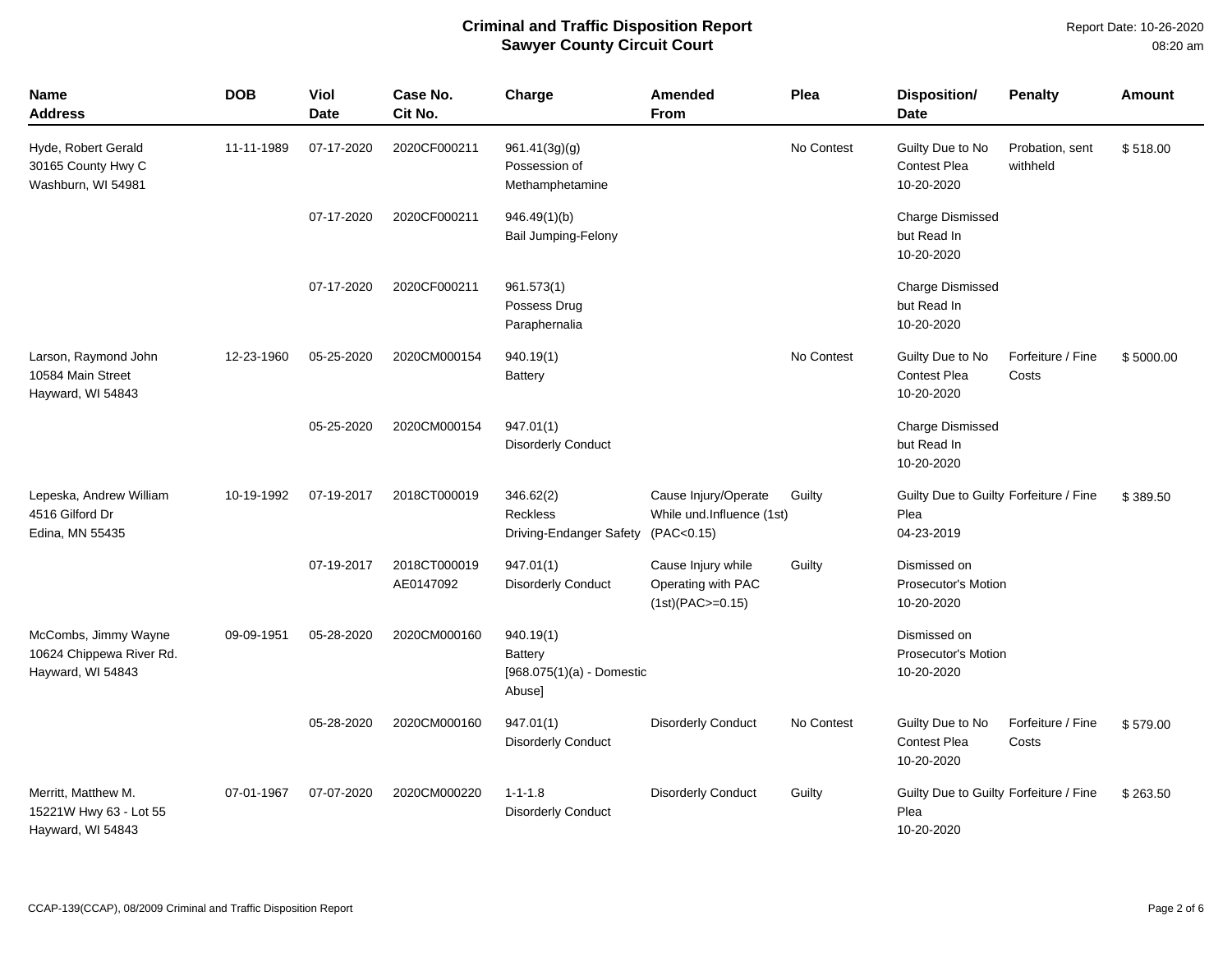Report Date: 10-26-2020 08:20 am

| Name<br><b>Address</b>                                                 | <b>DOB</b> | <b>Viol</b><br><b>Date</b> | Case No.<br>Cit No.       | Charge                                                                                    | <b>Amended</b><br><b>From</b> | Plea   | <b>Disposition/</b><br><b>Date</b>                         | <b>Penalty</b>                                                                 | <b>Amount</b> |
|------------------------------------------------------------------------|------------|----------------------------|---------------------------|-------------------------------------------------------------------------------------------|-------------------------------|--------|------------------------------------------------------------|--------------------------------------------------------------------------------|---------------|
| Miller, Shandra Ann<br>9238 N School House Ln<br>Hayward, WI 54843     | 10-08-1989 | 12-19-2019                 | 2020CM000003              | 946.41(1)<br>Resisting or Obstructing<br>an Officer                                       |                               |        | <b>Charge Dismissed</b><br>but Read In<br>10-20-2020       |                                                                                |               |
|                                                                        |            | 12-19-2019                 | 2020CM000003              | 947.01(1)<br><b>Disorderly Conduct</b>                                                    |                               | Guilty | Guilty Due to Guilty Probation, sent<br>Plea<br>10-20-2020 | withheld                                                                       | \$443.00      |
| Miller, Desiree A.<br>13229 W Gurno Lake Road<br>Hayward, WI 54843     | 03-23-1993 | 01-04-2020                 | 2020CT000002<br>BE6088375 | 343.44(1)(b)<br>Operating While Revoked<br>(Rev due to alc/contr<br>subst/refusal)        |                               |        | <b>Charge Dismissed</b><br>but Read In<br>10-20-2020       |                                                                                |               |
| Miller, Desiree Ann<br>9360 N Popple Town Lane<br>Hayward, WI 54843    | 03-23-1993 | 01-13-2020                 | 2020CT000020<br>BE6498343 | 343.44(1)(b)<br><b>Operating While Revoked</b><br>(Rev due to alc/contr<br>subst/refusal) |                               |        | Charge Dismissed<br>but Read In<br>10-20-2020              |                                                                                |               |
| Miller, Shandra Ann<br>9238 N School House Ln<br>Hayward, WI 54843     | 10-08-1989 | 10-25-2019                 | 2020CM000082              | 947.01(1)<br><b>Disorderly Conduct</b>                                                    |                               |        | <b>Charge Dismissed</b><br>but Read In<br>10-20-2020       |                                                                                |               |
| Miller, Desiree Ann<br>7533N Skunawong Ln<br>Hayward, WI 54843         | 03-23-1993 | 07-31-2020                 | 2020CT000100<br>BE6088736 | 343.44(1)(b)<br><b>Operating While Revoked</b><br>(Rev due to alc/contr<br>subst/refusal) |                               | Guilty | Guilty Due to Guilty Probation, sent<br>Plea<br>10-20-2020 | withheld                                                                       | \$579.00      |
| Miller, Shandra Ann<br>9238 N School House Ln<br>Hayward, WI 54843     | 10-08-1989 | 01-06-2020                 | 2020CM000161              | 947.01(1)<br><b>Disorderly Conduct</b>                                                    |                               |        | <b>Charge Dismissed</b><br>but Read In<br>10-20-2020       |                                                                                |               |
| Oshogay, James Allen<br>9308 Round Lake School Rd<br>Hayward, WI 54843 | 10-02-1966 | 07-24-2020                 | 2020CF000215<br>BE6498564 | 346.63(1)(a)<br>OWI (7th, 8th or 9th)                                                     |                               | Guilty | Guilty Due to Guilty State prison<br>Plea<br>10-21-2020    | <b>DOT License</b><br>Revoked<br>Ignition interlock<br>Extended<br>Supervision | \$2300.09     |
|                                                                        |            | 07-24-2020                 | 2020CF000215<br>BE6498542 | 343.44(1)(b)<br><b>Operating While Revoked</b><br>(Rev due to alc/contr<br>subst/refusal) |                               |        | <b>Charge Dismissed</b><br>but Read In<br>10-21-2020       |                                                                                |               |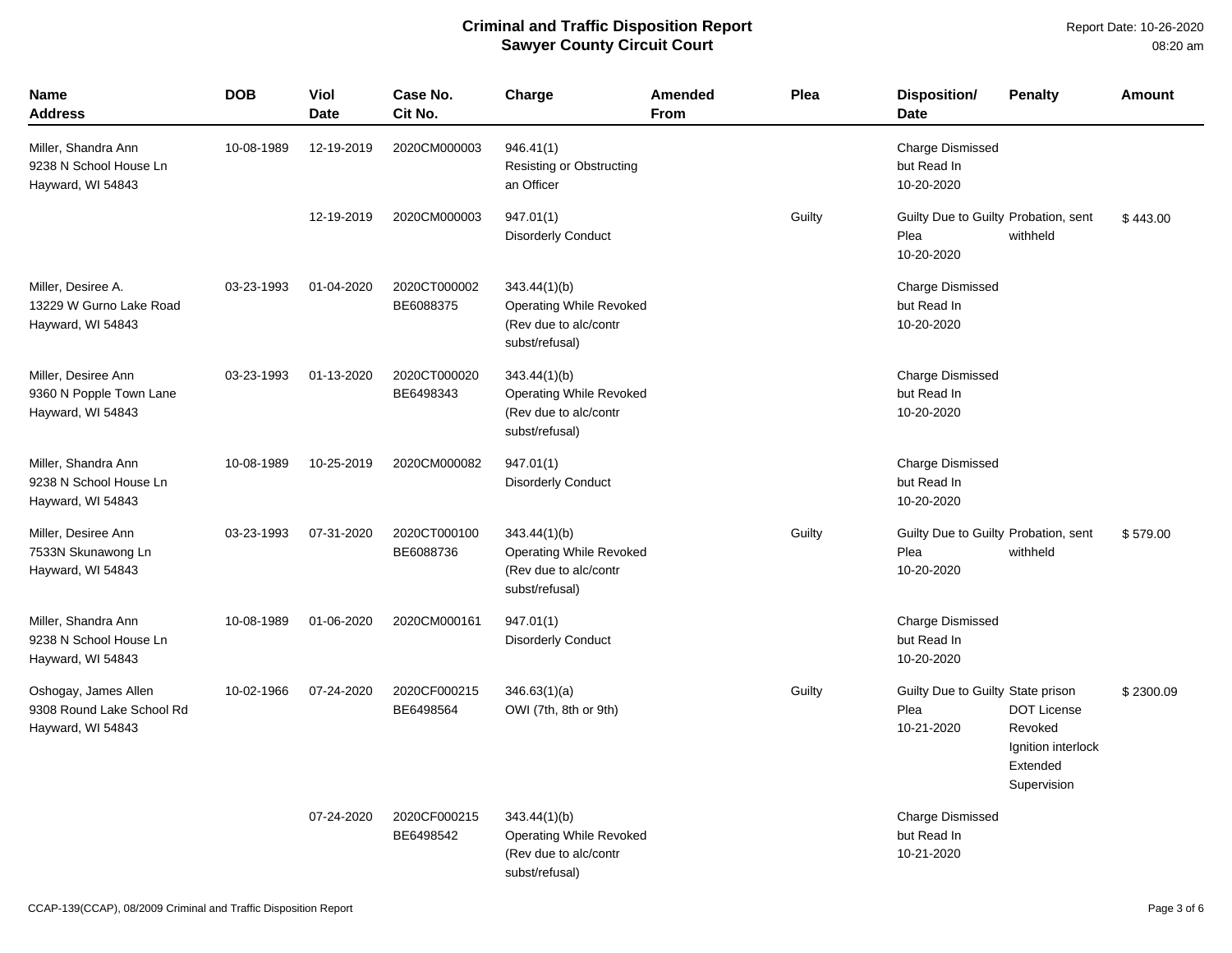#### Report Date: 10-26-2020 08:20 am

| <b>Name</b><br><b>Address</b>                                                     | <b>DOB</b> | Viol<br><b>Date</b> | Case No.<br>Cit No.       | Charge                                                                                                                 | Amended<br>From   | Plea   | <b>Disposition/</b><br><b>Date</b>                           | <b>Penalty</b> | <b>Amount</b> |
|-----------------------------------------------------------------------------------|------------|---------------------|---------------------------|------------------------------------------------------------------------------------------------------------------------|-------------------|--------|--------------------------------------------------------------|----------------|---------------|
|                                                                                   |            | 07-24-2020          | 2020CF000215<br>BE6498553 | 347.413(1)<br>Ignition Interlock Device<br>Tampering/Failure to<br>Install/Violate Court Order                         |                   |        | Charge Dismissed<br>but Read In<br>10-21-2020                |                |               |
|                                                                                   |            | 07-24-2020          | 2020CF000215<br>BE6498715 | 346.63(1)(b)<br>Operating w/ PAC (7th,<br>8th or 9th)                                                                  |                   |        | Dismissed on<br><b>Prosecutor's Motion</b><br>10-21-2020     |                |               |
| Perfecto, Samuel D<br>16789W Colbroth Lake Rd<br>Hayward, WI 54843                | 09-29-1998 | 09-17-2016          | 2017CF000067              | 948.02(2)<br>2nd Degree Sexual<br>Assault of Child<br>$[939.50(3)(c)$ - Penalties<br>for Felonies-Class "C"<br>Felony] |                   |        | Dismissed on<br>Prosecutor's Motion<br>10-19-2020            |                |               |
|                                                                                   |            | 09-17-2016          | 2017CF000067              | 948.40(1)<br>Intent.<br>Contribute/Delinquency<br>Child                                                                |                   | Guilty | Guilty Due to Guilty Probation, sent<br>Plea<br>05-16-2018   | withheld       | \$579.00      |
| Quagon, Bernek Nado<br>13361 W Schoolhouse Circle #A<br>Hayward, WI 54843         | 03-02-2001 | 05-28-2020          | 2020CM000174              | $1 - 1 - 1.9(d)$<br>961.41(3g)(e) Possess<br><b>THC</b>                                                                | Possession of THC | Guilty | Guilty Due to Guilty Forfeiture / Fine<br>Plea<br>10-20-2020 |                | \$330.50      |
|                                                                                   |            | 05-28-2020          | 2020CM000174              | 961.41(3g)(e)<br>Possession of THC                                                                                     |                   |        | Amended<br><b>Complaint Filed</b><br>06-26-2020              |                |               |
| Robertson, Serena A.<br>13635 W Froemel Road<br>Hayward, WI 54843                 | 11-17-1987 | 03-01-2020          | 2020CF000074              | 961.41(3g)(g)<br>Possession of<br>Methamphetamine                                                                      |                   | Guilty | Guilty Due to Guilty Probation, sent<br>Plea<br>10-21-2020   | withheld       | \$748.50      |
|                                                                                   |            | 03-01-2020          | 2020CF000074              | 961.573(1)<br>Possess Drug<br>Paraphernalia                                                                            |                   |        | Charge Dismissed<br>but Read In<br>10-21-2020                |                |               |
| Rought, Kyleen A.<br>3902 Milwaukee St. #S663<br>PO BOX 7188<br>Madison, WI 53707 | 06-15-1991 | 09-24-2019          | 2019CM000282              | 946.49(1)(a)<br>Bail<br>Jumping-Misdemeanor                                                                            |                   |        | <b>Charge Dismissed</b><br>but Read In<br>10-20-2020         |                |               |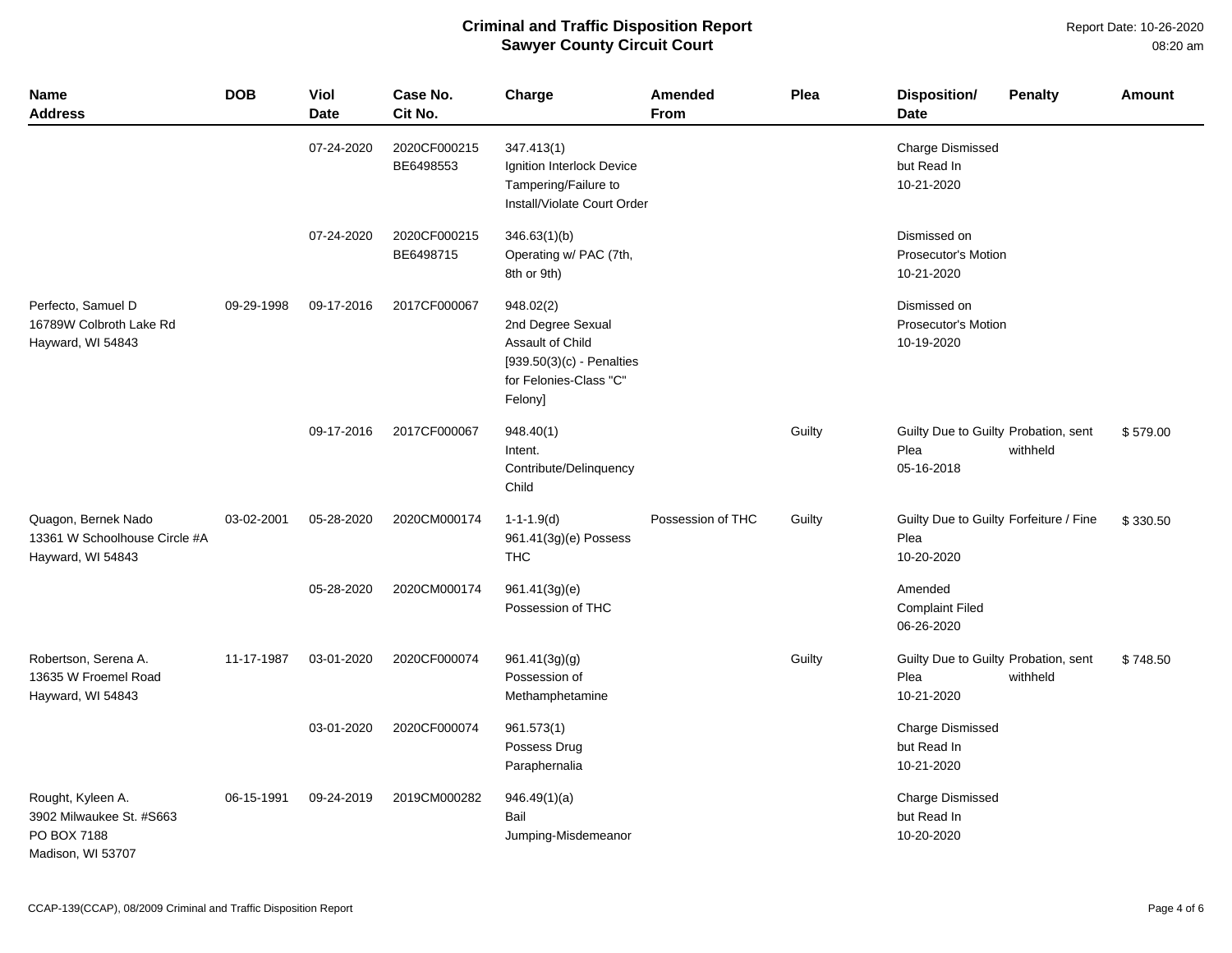| <b>Name</b><br>Address                                                 | <b>DOB</b> | Viol<br><b>Date</b> | Case No.<br>Cit No. | Charge                                                                          | Amended<br><b>From</b> | Plea       | Disposition/<br><b>Date</b>                                  | <b>Penalty</b>              | <b>Amount</b> |
|------------------------------------------------------------------------|------------|---------------------|---------------------|---------------------------------------------------------------------------------|------------------------|------------|--------------------------------------------------------------|-----------------------------|---------------|
| Rought, Kyleen A.<br>3902 Milwaukee St., #S663<br>Madison, WI 53707    | 06-15-1991 | 07-23-2019          | 2019CM000214        | 940.19(1)<br><b>Battery</b>                                                     | <b>Battery</b>         | Guilty     | Guilty Due to Guilty Probation, sent<br>Plea<br>10-20-2020   | withheld                    | \$579.00      |
|                                                                        |            | 07-23-2019          | 2019CM000214        | 947.01(1)<br><b>Disorderly Conduct</b><br>$[968.075(1)(a) -$ Domestic<br>Abuse] |                        |            | <b>Charge Dismissed</b><br>but Read In<br>10-20-2020         |                             |               |
| Stark, John Robert<br>883W Bradford<br>Midland, MI 48640               | 06-10-1986 | 05-18-2020          | 2020CF000167        | 961.41(3g)(am)<br>Possession of Narcotic<br>Drugs                               |                        |            | <b>Charge Dismissed</b><br>but Read In<br>10-20-2020         |                             |               |
|                                                                        |            | 05-18-2020          | 2020CF000167        | 961.41(3g)(e)<br>Possession of THC                                              |                        | Guilty     | Guilty Due to Guilty Forfeiture / Fine<br>Plea<br>10-20-2020 | Costs                       | \$894.00      |
|                                                                        |            | 05-18-2020          | 2020CF000167        | 961.573(1)<br>Possess Drug<br>Paraphernalia                                     |                        | Guilty     | Guilty Due to Guilty Forfeiture / Fine<br>Plea<br>10-20-2020 | Costs                       | \$894.00      |
| Stevens, Vincent Charles<br>9318 N Drytown Avenue<br>Hayward, WI 54843 | 02-20-1986 | 07-31-2017          | 2017CF000234        | 951.02<br>Mistreatment of<br>Animals/Cause Death                                |                        |            | Dismissed on<br><b>Prosecutor's Motion</b><br>10-20-2020     |                             |               |
|                                                                        |            | 07-31-2017          | 2017CF000234        | 951.02<br>Mistreatment of<br>Animals/Cause Death                                |                        |            | <b>Charge Dismissed</b><br>but Read In<br>10-17-2018         |                             |               |
|                                                                        |            | 07-31-2017          | 2017CF000234        | 951.02<br>Mistreatment of<br>Animals/Cause Death                                |                        |            | <b>Charge Dismissed</b><br>but Read In<br>10-17-2018         |                             |               |
|                                                                        |            | 07-31-2017          | 2017CF000234        | 951.02<br><b>Intentionally Mistreat</b><br>Animals                              |                        | No Contest | Guilty Due to No<br><b>Contest Plea</b><br>10-17-2018        | Probation, sent<br>withheld | \$176.00      |
|                                                                        |            | 07-31-2017          | 2017CF000234        | 951.02<br><b>Intentionally Mistreat</b><br>Animals                              |                        | No Contest | Guilty Due to No<br><b>Contest Plea</b><br>10-17-2018        | Probation, sent<br>withheld | \$240.00      |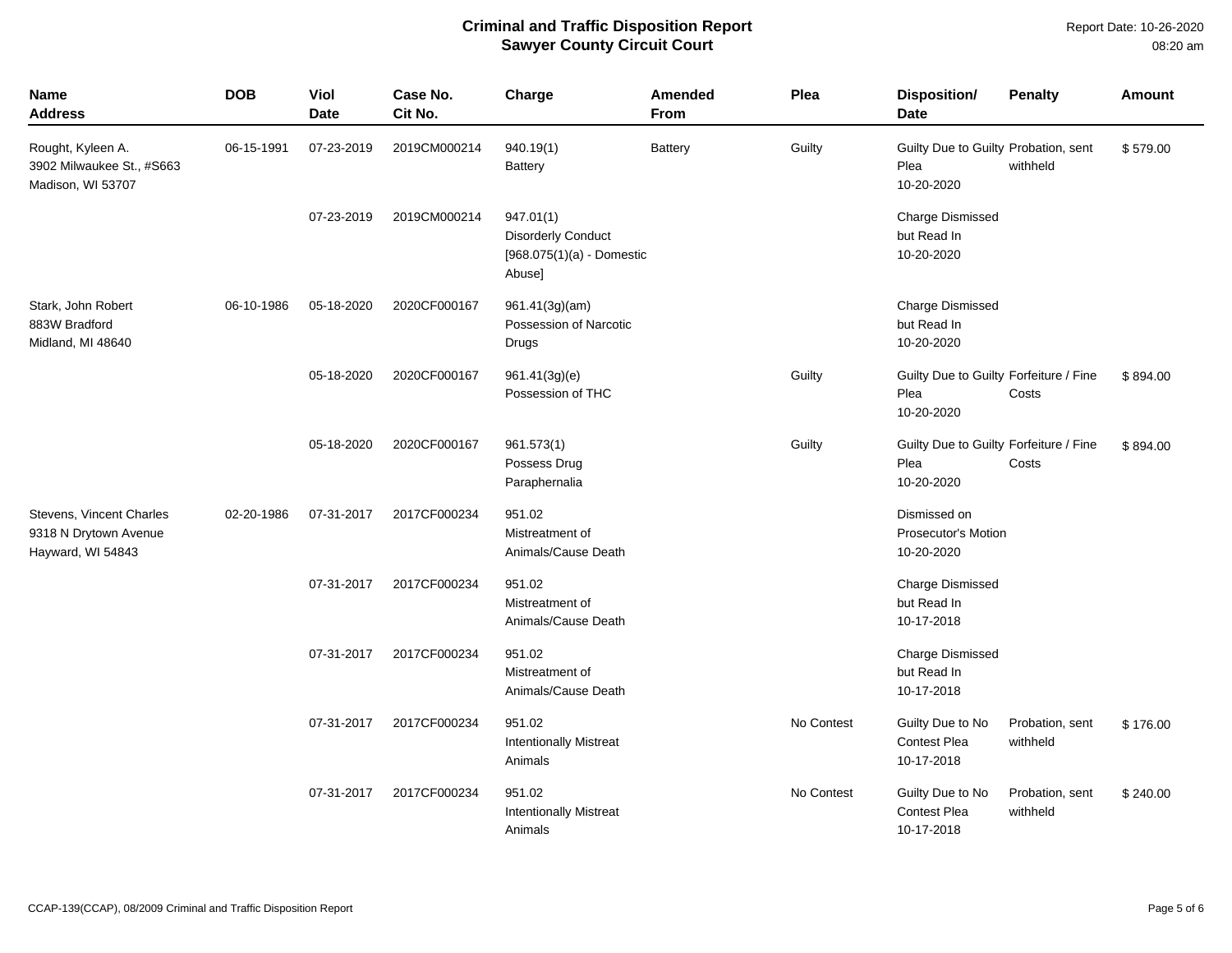Report Date: 10-26-2020 08:20 am

| <b>Name</b><br><b>Address</b> | <b>DOB</b> | Viol<br><b>Date</b> | Case No.<br>Cit No. | Charge                                             | Amended<br><b>From</b> | Plea | Disposition/<br>Date                                 | <b>Penalty</b> | Amount |
|-------------------------------|------------|---------------------|---------------------|----------------------------------------------------|------------------------|------|------------------------------------------------------|----------------|--------|
|                               |            | 07-31-2017          | 2017CF000234        | 951.02<br><b>Intentionally Mistreat</b><br>Animals |                        |      | <b>Charge Dismissed</b><br>but Read In<br>10-17-2018 |                |        |
|                               |            | 07-31-2017          | 2017CF000234        | 951.02<br><b>Intentionally Mistreat</b><br>Animals |                        |      | <b>Charge Dismissed</b><br>but Read In<br>10-17-2018 |                |        |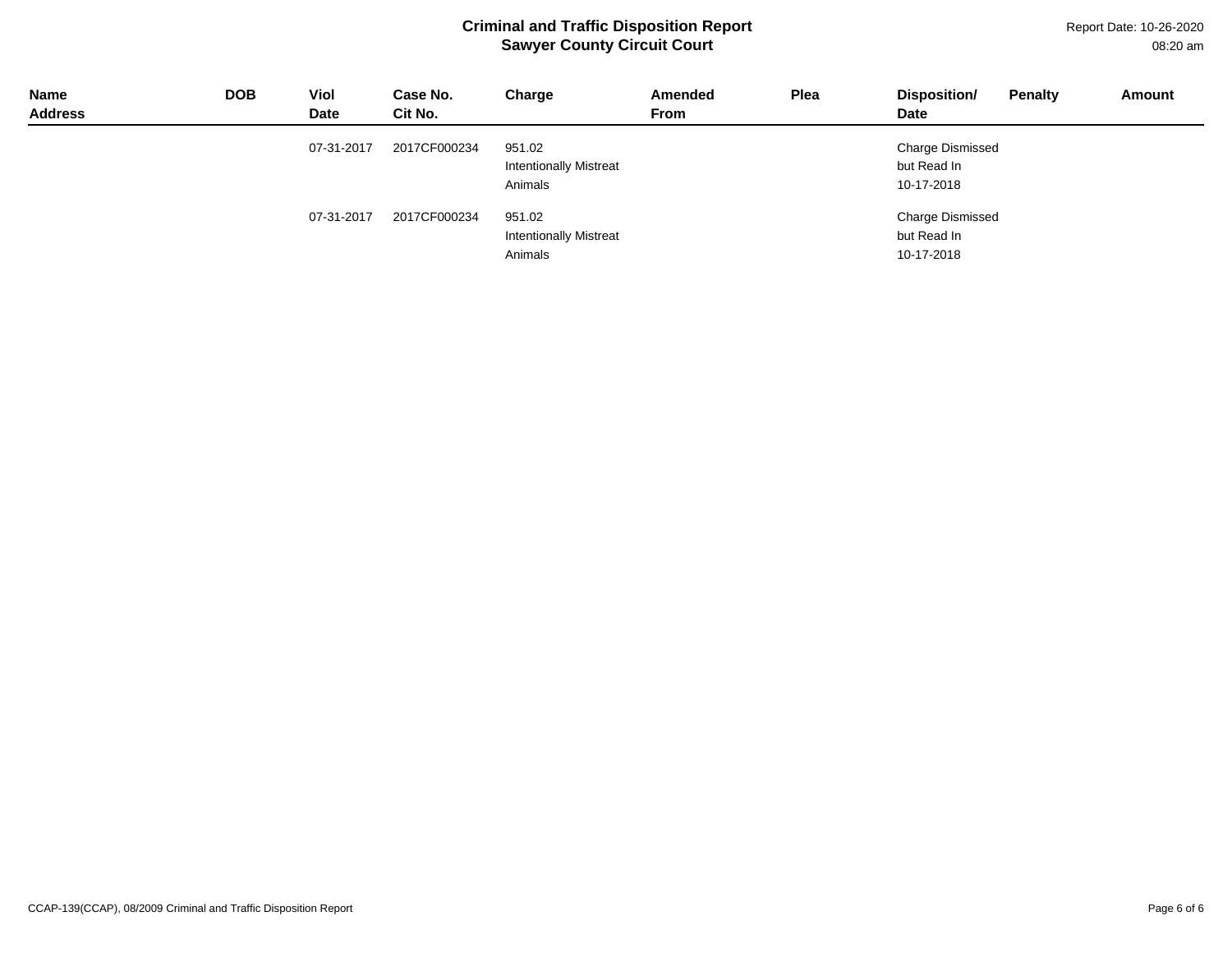| <b>Name</b><br><b>Address</b>                                     | <b>DOB</b> | <b>Viol</b><br><b>Date</b> | Case No.<br>Cit No.        | Charge                                                                        | Amended<br><b>From</b>                    | Plea       | Disposition/<br><b>Date</b>                              | <b>Penalty</b>    | <b>Amount</b> |
|-------------------------------------------------------------------|------------|----------------------------|----------------------------|-------------------------------------------------------------------------------|-------------------------------------------|------------|----------------------------------------------------------|-------------------|---------------|
| Fasteline, Anthony D<br>10444 N Red Pine Ln<br>Hayward, WI 54843  | 08-08-1982 | 12-06-2018                 | 2018TR001420<br>BD1645884  | 341.04(1)<br>Non-Registration of<br>Vehicle - Auto < 10,000<br>Ibs            |                                           |            | Dismissed on<br><b>Prosecutor's Motion</b><br>10-20-2020 |                   |               |
| Gougar, Brandon W<br>15482 Pinewood Dr # A<br>Hayward, WI 54843   | 05-24-1997 | 08-18-2020                 | 2020TR000790<br>AE5120850  | 343.18(1)<br>Operate w/o Carrying<br>License                                  | Failure to Obey Traffic<br>Officer/Signal | No Contest | Guilty Due to No<br><b>Contest Plea</b><br>10-21-2020    | Forfeiture / Fine | \$225.70      |
| Pierce, Candace M<br>736 22nd St N<br>La Crosse, WI 54601         | 05-13-1975 | 03-08-2020                 | 2020TR000273<br>BE4351200  | 344.62(1)<br>Operating a motor vehicle<br>w/o insurance                       |                                           | Not Guilty | Guilty Due to No<br><b>Contest Plea</b><br>10-20-2020    | Forfeiture / Fine | \$200.50      |
| Trawicki, Travis Karl<br>7307 N Wilder Rd<br>Evansville, WI 53536 | 04-05-2000 | 09-19-2020                 | 2020TR000822<br>6V50G4NQ8D | 23.33(12)(b)<br>ATV or UTV-Fail/Stop for<br>Law Enforce, Official             |                                           |            | Administrative<br>Disposition<br>10-23-2020              |                   |               |
| Trawicki, Travis Karl<br>7307 N Wilder Rd<br>Evansville, WI 53536 | 04-05-2000 | 09-19-2020                 | 2020TR000821<br>6V50G4NQ8F | 23.33(4)(b)<br>Illegally Operate ATV or<br>UTV on/in Vicinity of<br>Highway   |                                           |            | Administrative<br>Disposition<br>10-23-2020              |                   |               |
| Wisner, Bryon Glen<br>W5579 Log Lodge Rd<br>Winter, WI 54896      | 07-17-1960 | 09-27-2020                 | 2020TR000823<br>6V50G4NQ8C | 23.33(11p)(f)<br>Utility Terrain Vehicle -<br>Operate Unregistered<br>Vehicle |                                           |            | Administrative<br>Disposition<br>10-23-2020              |                   |               |